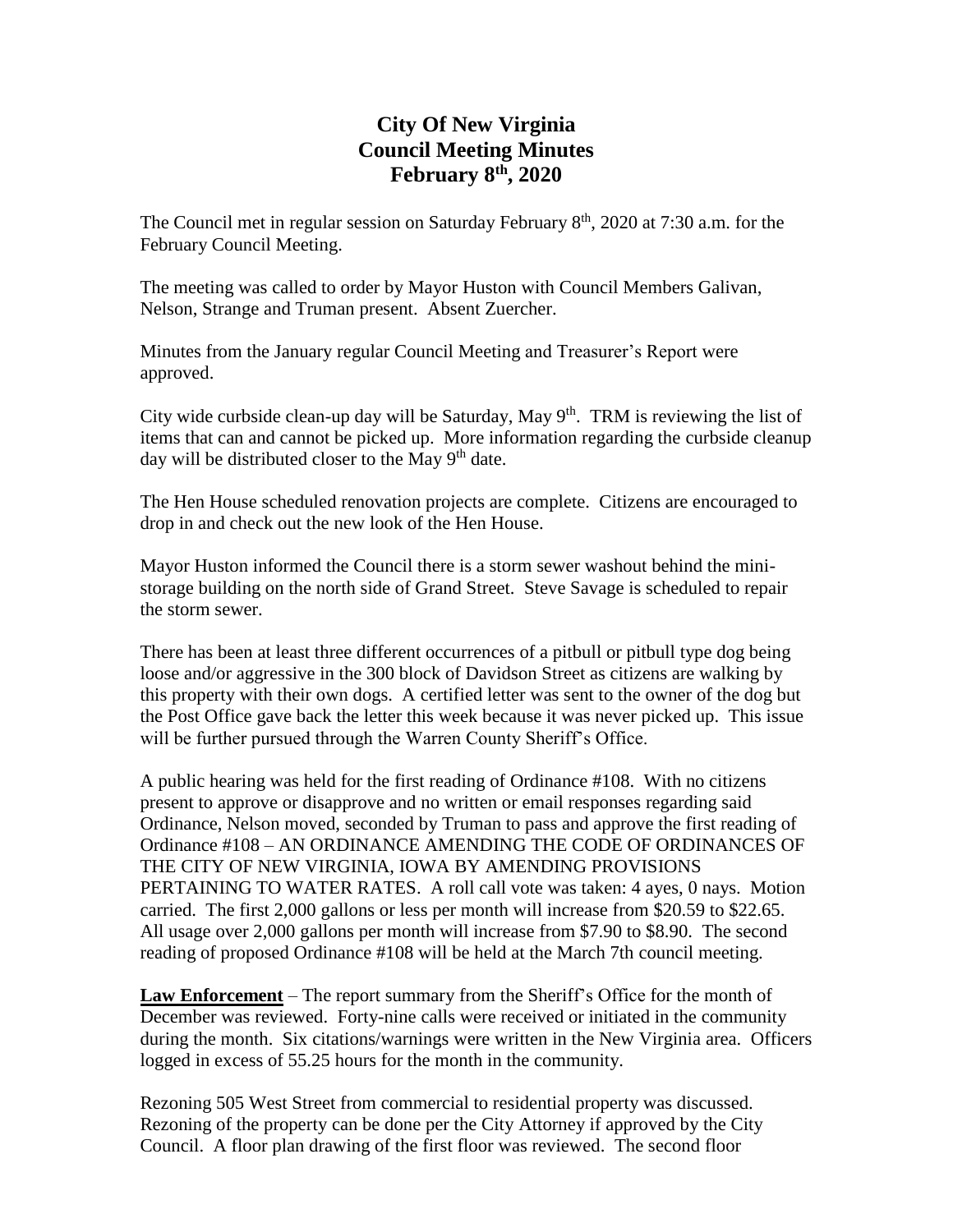apartment will be renovated for an eventual rental. The Council will request a sundowner clause be drafted and state that if the current property owners sell the property in the future that it be placed back into commercial zoning or be reviewed by the City Council for the property to remain residential. The Council also requests two egresses from the second floor apartment and to confirm if the lean-to portion on the west side of the building encroaches on the property of the owner to the west. If the above items are addressed and taken care of, the City Council will move forward with having a resolution and ordinance drafted to rezone the property from commercial to residential.

A public hearing was held for resolution #2020-03 – a resolution considering the Maximum Property Tax dollars requested in the maximum levy for affected property tax levies for fiscal year 2021. With no citizens present to approve or disapprove and no written or email responses regarding said resolution, Strange moved, seconded by Galivan to pass and approve RESOLUTION #2020-03 A RESOLUTION CONSIDERING THE MAXIMUM PROPERTY TAX DOLLARS REQUESTED IN THE MAXIMUM LEVY FOR AFFECTED PROPERTY TAX LEVIES FOR FISCAL YEAR 2021. A roll call vote was taken: 4 ayes, 0 nays. Motion carried.

The proposed 2020-21 city budget was reviewed and discussed. Nelson moved, seconded by Truman to approve the 2020-21 New Virginia City Budget. A roll call vote was taken: 4 ayes, 0 nays. Motion carried. Final budget forms will be completed and submitted to the Indianola Record-Herald for publication. A public hearing will be held at the March  $7<sup>th</sup>$ , 2020 council meeting to adopt the 2020-21 New Virginia City Budget.

The review of the compilation of the Virginia Township financial records has been reviewed by the State Auditor's Office. City Attorney Stuyvesant will communicate with the Warren County Attorney's Office regarding drafting the necessary resolutions, ordinances, 28E agreements, etc. Stuyvesant also needs the amount of fire & EMS funds that will be transferred from Virginia Township to the City.

### **GAMP FINANCIAL UPDATE**

### **February 8, 2020**

The following are the balances for the GAMP accounts: Money Market \$30,824.39. Regular Account \$ 1,072.87

The rentals and building use is going well at GAMP. The tot time director has stepped down due to personal reasons. We will need to find a new director for the program at this time. The truck pulls this year will be June  $27<sup>th</sup>$  and September 19<sup>th</sup>. The June pull will replace the Old Settlers Friday night pull.

## **NEW VIRGINIA PLAYGROUND COMMITTEE UPDATE**

We have had two meetings in January. We reviewed quotes from 3 different vendors for the trash bins and grills. It was voted on and approved to purchase these from Herman's. There will be 5 trash bins – 3 for Lion's Park and 2 for Old Settlers Park (City to purchase those two). A date of March 7<sup>th</sup> has been set for the Father/Daughter Dance. This will be held at the Legion Hall. The committee is working on all the details for the dance. We reviewed our grants – the ones we have applied for and the process for the new shelter. It was discussed to move the old shelter on the south side of Lion's Park to